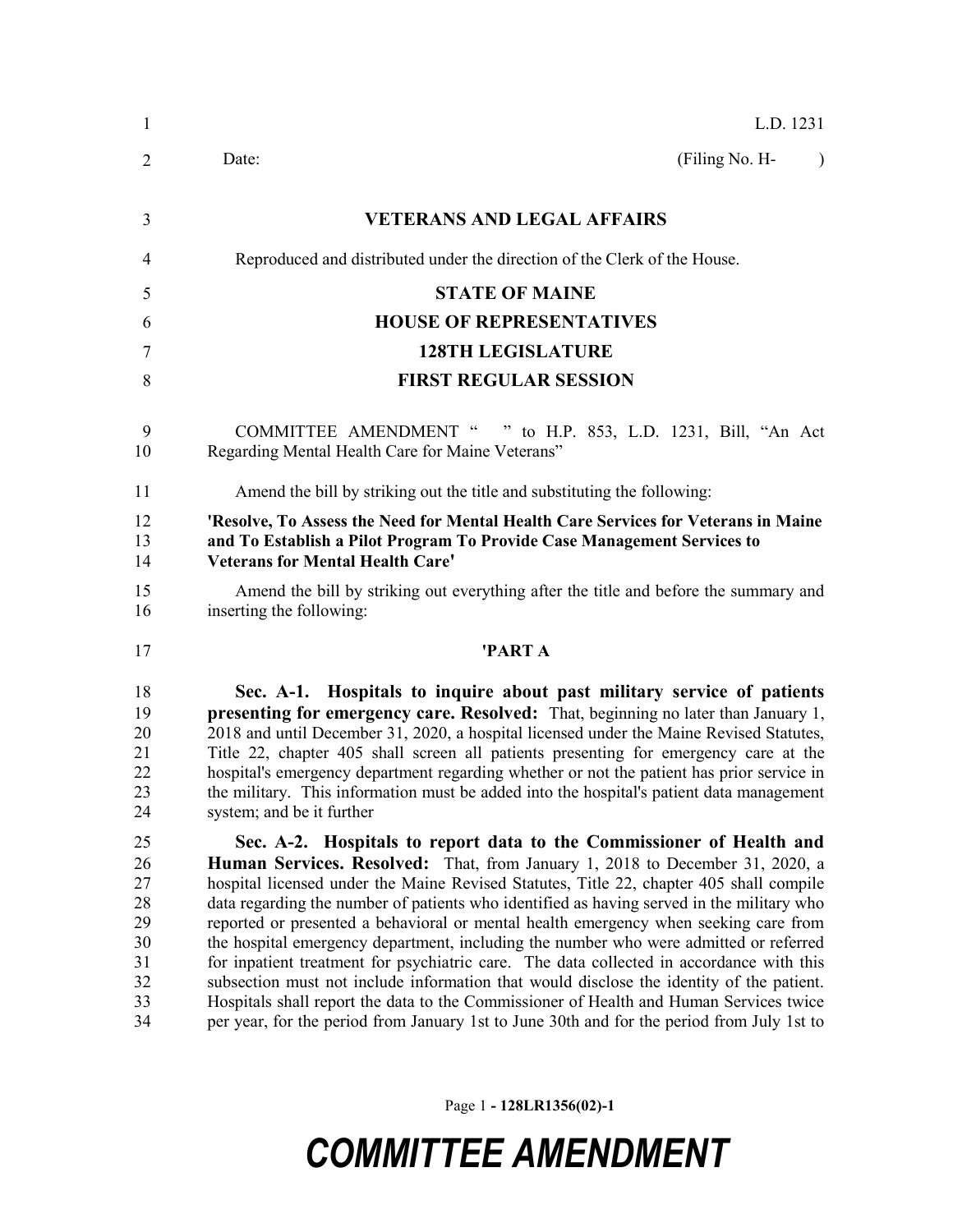December 31st. The commissioner shall establish the date by which the data for each period must be reported; and be it further

 **Sec. A-3. Commissioner may waive screening and data collection requirement. Resolved:** That the Commissioner of Health and Human Services may grant a waiver of the screening and data collection requirements of this resolve to a hospital that demonstrates that the requirements constitute an excessive burden that will substantially affect the operation of the hospital. The commissioner may not grant a waiver described under this section to more than 4 hospitals; and be it further

 **Sec. A-4. Obligation to screen and collect data discontinued for certain hospitals. Resolved:** That, if reports submitted to the Commissioner of Health and Human Services show that a hospital, in the initial 6-month period of data collection, identified 95% or more of the patients who presented for emergency care as having prior 13 military service by the fact that they are enrolled and receive health care benefits from the United States Department of Veterans Affairs, the hospital is no longer required to screen patients and collect data as required by this resolve; and be it further

 **Sec. A-5. Report required. Resolved:** That the Commissioner of Health and Human Services shall work with the Director of the Bureau of Maine Veterans' Services within the Department of Defense, Veterans and Emergency Management to analyze the data submitted by hospitals in accordance with section 2 of this Part to quantify the unmet need for mental health care services, particularly inpatient mental health care services, 21 and to identify gaps in mental health care services provided by the United States<br>22 Department of Veterans Affairs. The commissioner and the director shall submit a report Department of Veterans Affairs. The commissioner and the director shall submit a report on the analysis to the joint standing committee of the Legislature having jurisdiction over veterans affairs no later than February 1, 2020; and be it further

 **Sec. A-6. Commissioner shall distribute funds to mitigate costs of compliance. Resolved:** That, by July 15, 2018, the Commissioner of Health and Human Services shall distribute \$4,500 to each hospital that screened for military service and collected data in accordance with sections 2 and 3 of this Part.

### **PART B**

 **Sec. B-1. Commissioner of Health and Human Services to establish pilot program to provide mental health case management services to veterans. Resolved:** That, beginning January 1, 2018, the Commissioner of Health and Human Services shall establish and implement a pilot program to provide contracted case management services to provide necessary mental health treatment to veterans who are 35 residents of the State. Case management services must include assisting veterans in gaining a range of mental and behavioral health services, which must include inpatient gaining a range of mental and behavioral health services, which must include inpatient mental health care services. In establishing the pilot program, the commissioner shall consult with the Director of the Maine Bureau of Veterans' Services within the Department of Defense, Veterans and Emergency Management to identify regions where case management services are most needed and to identify veterans seeking case management who are enrolled with the United States Department of Veterans Affairs and those who would likely be eligible to be enrolled. The pilot program described in this

Page 2 **- 128LR1356(02)-1**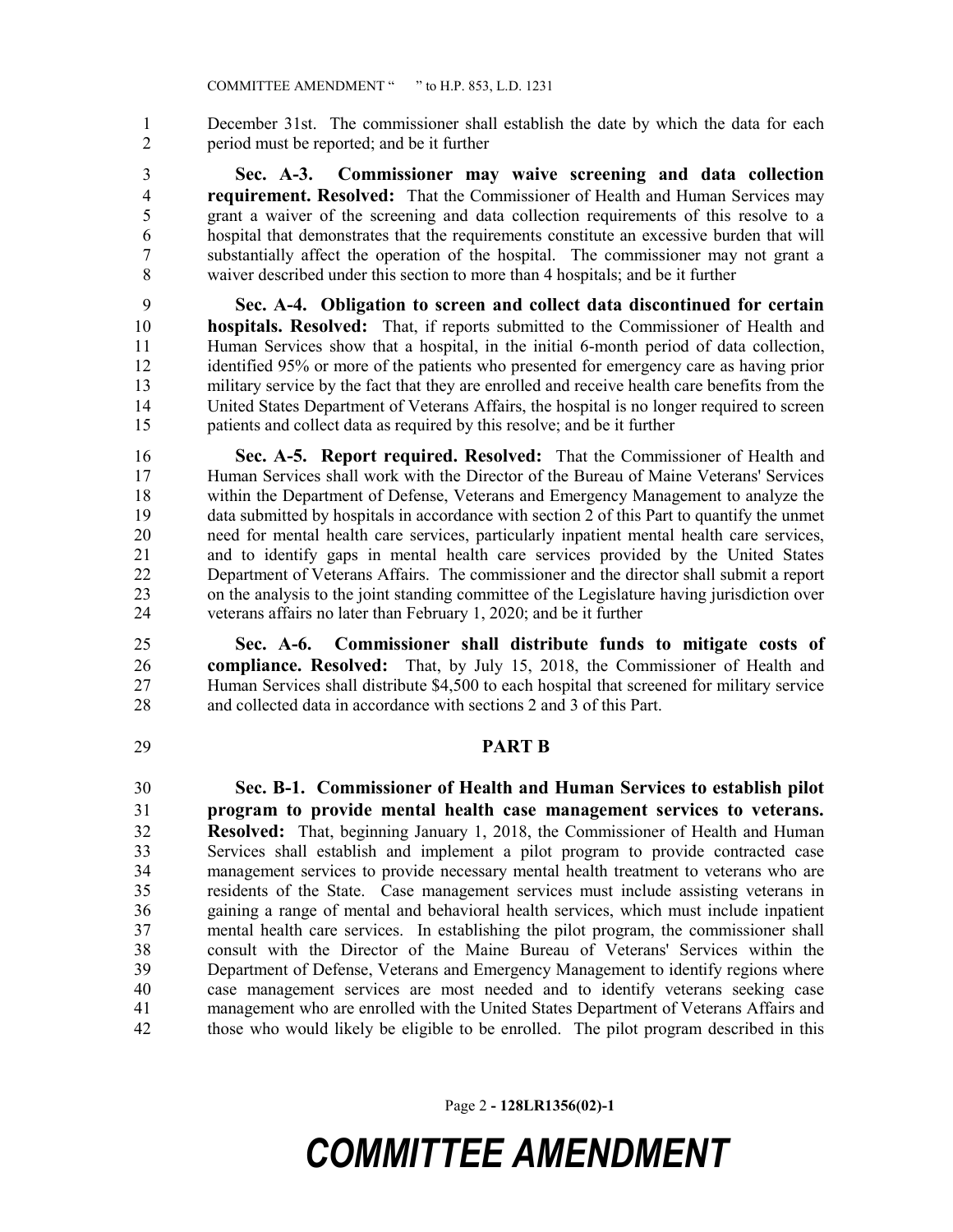section must continue until January 1, 2020 or until the funds provided in Part C are exhausted.

 1. The commissioner, with the assistance of the director, shall seek to coordinate services with the United States Department of Veterans Affairs and state agencies who offer mental health care services or provide assistance to veterans.

- 2. The commissioner may enter into regional contracts for the purpose of ensuring a statewide network of case management that provides coordinated mental health care services for Maine veterans.
- 3. The commissioner, with the assistance of the director, shall establish criteria to determine eligibility for case management services to be provided in accordance with this section.

 4. The director shall work to assist veterans receiving case management under the pilot program who are not enrolled with the United States Department of Veterans Affairs to determine eligibility and to assist with those veterans' enrollment and with filing claims to the United States Department of Veterans Affairs.

- **PART C**
- **Sec. C-1. Appropriations and allocations. Resolved:** That the following appropriations and allocations are made.

#### **HEALTH AND HUMAN SERVICES, DEPARTMENT OF (FORMERLY BDS)**

- **Office of Substance Abuse and Mental Health Services 0679**
- Initiative: Provides one-time funding for a pilot program to provide case management services to veterans requiring mental health care services.

| 23<br>24 | <b>GENERAL FUND</b><br>All Other | 2017-18<br>\$750,000 | 2018-19<br>\$0 |
|----------|----------------------------------|----------------------|----------------|
| 25       |                                  |                      |                |
| 26       | <b>GENERAL FUND TOTAL</b>        | \$750,000            | \$0            |

#### **Office of Substance Abuse and Mental Health Services 0679**

 Initiative: Provides one-time funding of \$4,500 each for hospitals to configure electronic medical record systems for the purposes of screening emergency room patients for past military services and collecting data regarding the number of veterans seeking emergency room services for behavioral or mental health issues.

| 32 | <b>GENERAL FUND</b>       | 2017-18   | 2018-19 |
|----|---------------------------|-----------|---------|
| 33 | All Other                 | \$125,000 | \$0     |
| 34 |                           |           |         |
| 35 | <b>GENERAL FUND TOTAL</b> | \$125,000 | \$0     |

Page 3 **- 128LR1356(02)-1**